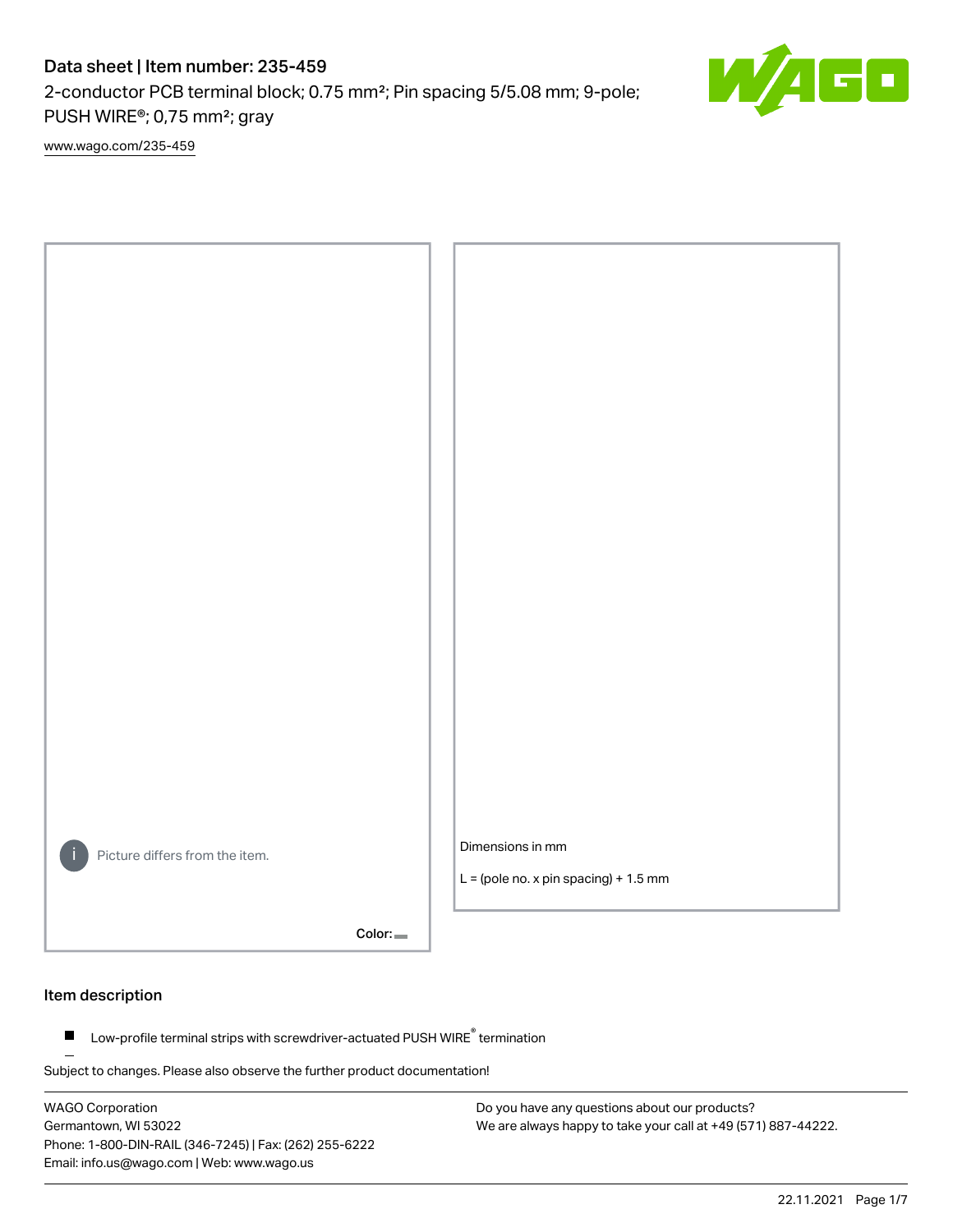[www.wago.com/235-459](http://www.wago.com/235-459)



- Double-conductor connection for supply and distribution of signals ideal for standard, single-conductor signal lines suitable for push-in termination
- $\blacksquare$ Double solder pins for high mechanical stability
- $\blacksquare$ Combines with all 235 Series modular terminal blocks
- П Set to metric or inch pin spacing by compressing terminal strips together or pulling them apart
- $\blacksquare$ Conductor removal via screwdriver (2.5mm x 0.4mm)
- $\blacksquare$ Also available with test slot

#### Data Notes

|  | ×<br>ï<br>M.<br>v | - -<br>۰. | I<br>. .<br>۰. |  |
|--|-------------------|-----------|----------------|--|
|  |                   |           |                |  |
|  |                   |           |                |  |

| Variants: | Other pole numbers                                               |
|-----------|------------------------------------------------------------------|
|           | Other colors                                                     |
|           | Mixed-color PCB connector strips                                 |
|           | Direct marking                                                   |
|           | Other versions (or variants) can be requested from WAGO Sales or |
|           | configured at https://configurator.wago.com/                     |

## Electrical data

### IEC Approvals

| Ratings per                 | IEC/EN 60664-1                                                        |
|-----------------------------|-----------------------------------------------------------------------|
| Rated voltage (III / 3)     | 250 V                                                                 |
| Rated surge voltage (III/3) | 4 <sub>k</sub> V                                                      |
| Rated voltage (III/2)       | 320 V                                                                 |
| Rated surge voltage (III/2) | 4 <sub>k</sub> V                                                      |
| Nominal voltage (II/2)      | 630 V                                                                 |
| Rated surge voltage (II/2)  | 4 <sub>k</sub> V                                                      |
| Rated current               | 10A                                                                   |
| Legend (ratings)            | $(III / 2)$ $\triangle$ Overvoltage category III / Pollution degree 2 |

## UL Approvals

| Approvals per                  | UL 1059 |
|--------------------------------|---------|
| Rated voltage UL (Use Group B) | 300 V   |
| Rated current UL (Use Group B) | 10 A    |
| Rated voltage UL (Use Group D) | 300 V   |
| Rated current UL (Use Group D) | 10A     |

Subject to changes. Please also observe the further product documentation!

WAGO Corporation Germantown, WI 53022 Phone: 1-800-DIN-RAIL (346-7245) | Fax: (262) 255-6222 Email: info.us@wago.com | Web: www.wago.us Do you have any questions about our products? We are always happy to take your call at +49 (571) 887-44222.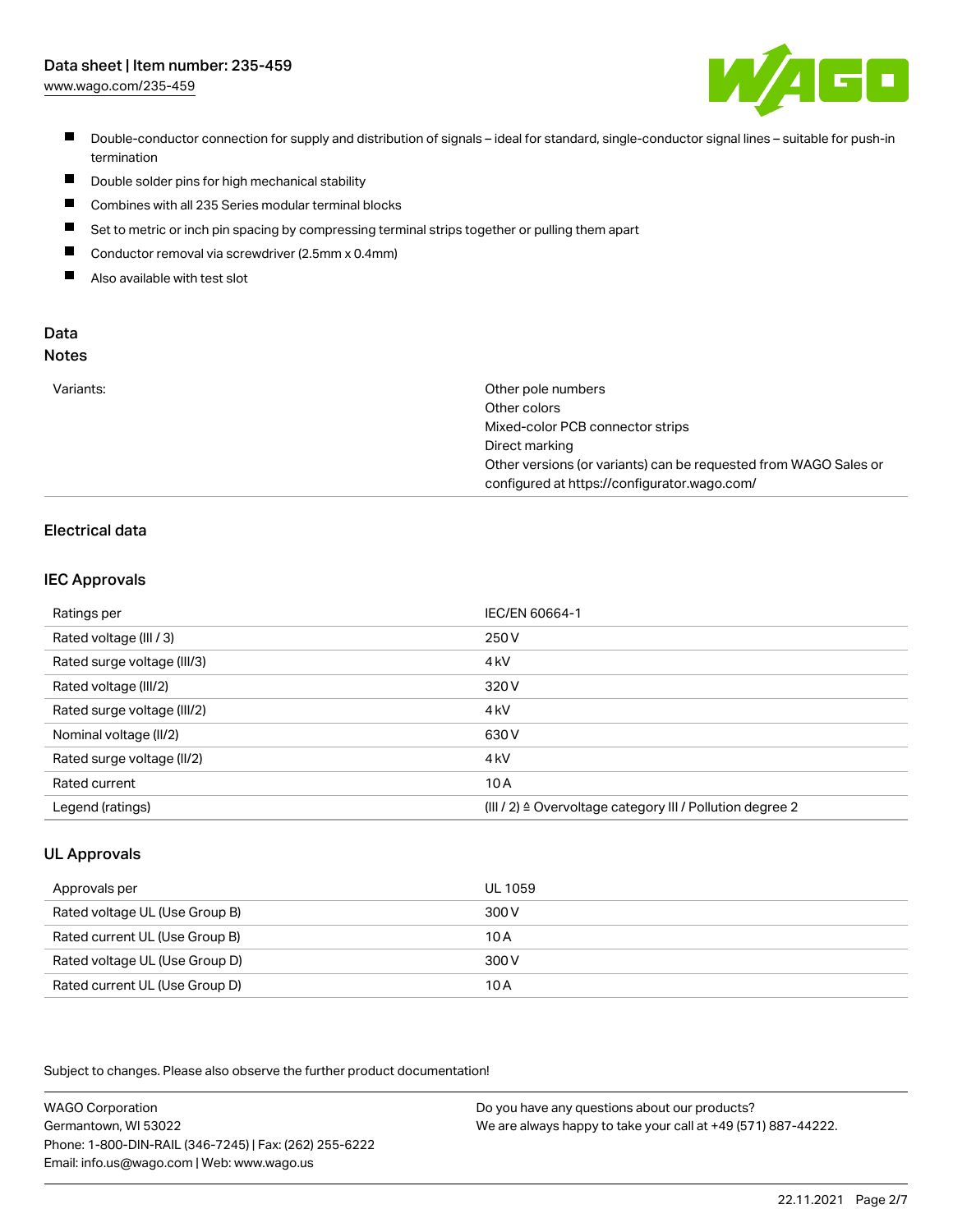

### CSA Approvals

| Approvals per                   | CSA   |
|---------------------------------|-------|
| Rated voltage CSA (Use Group B) | 300 V |
| Rated current CSA (Use Group B) | 10 A  |

#### Connection data

### Connection 1

| Connection technology                             | PUSH WIRE                               |
|---------------------------------------------------|-----------------------------------------|
| Actuation type                                    | Operating tool                          |
| Solid conductor                                   | $0.250.75$ mm <sup>2</sup> / 24  18 AWG |
| Fine-stranded conductor; with uninsulated ferrule | $0.250.34$ mm <sup>2</sup>              |
| Strip length                                      | $910$ mm $/0.350.39$ inch               |
| Conductor connection direction to PCB             | 0°                                      |
| Number of poles                                   | 9                                       |
|                                                   |                                         |

### Physical data

| Pin spacing                          | 5/5.08 mm / 0.197/0.2 inch |
|--------------------------------------|----------------------------|
| Width                                | 46.5 mm / 1.831 inch       |
| Height                               | 12.8 mm / 0.504 inch       |
| Height from the surface              | 9.2 mm / 0.362 inch        |
| Depth                                | 12.5 mm / 0.492 inch       |
| Solder pin length                    | 3.6 <sub>mm</sub>          |
| Solder pin dimensions                | $0.8 \times 0.4$ mm        |
| Drilled hole diameter with tolerance | 1 <sup>(+0.1)</sup> mm     |

## PCB contact

| Solder pin arrangement | over the entire terminal strip (in-line) |
|------------------------|------------------------------------------|
|------------------------|------------------------------------------|

## Material data

| Color                       | gray                                    |
|-----------------------------|-----------------------------------------|
| Insulation material         | Polyamide (PA66)                        |
| Flammability class per UL94 | VO                                      |
| Contact material            | Electrolytic copper ( $E_{\text{Cu}}$ ) |

Subject to changes. Please also observe the further product documentation!

| <b>WAGO Corporation</b>                                | Do you have any questions about our products?                 |
|--------------------------------------------------------|---------------------------------------------------------------|
| Germantown, WI 53022                                   | We are always happy to take your call at +49 (571) 887-44222. |
| Phone: 1-800-DIN-RAIL (346-7245)   Fax: (262) 255-6222 |                                                               |
| Email: info.us@wago.com   Web: www.wago.us             |                                                               |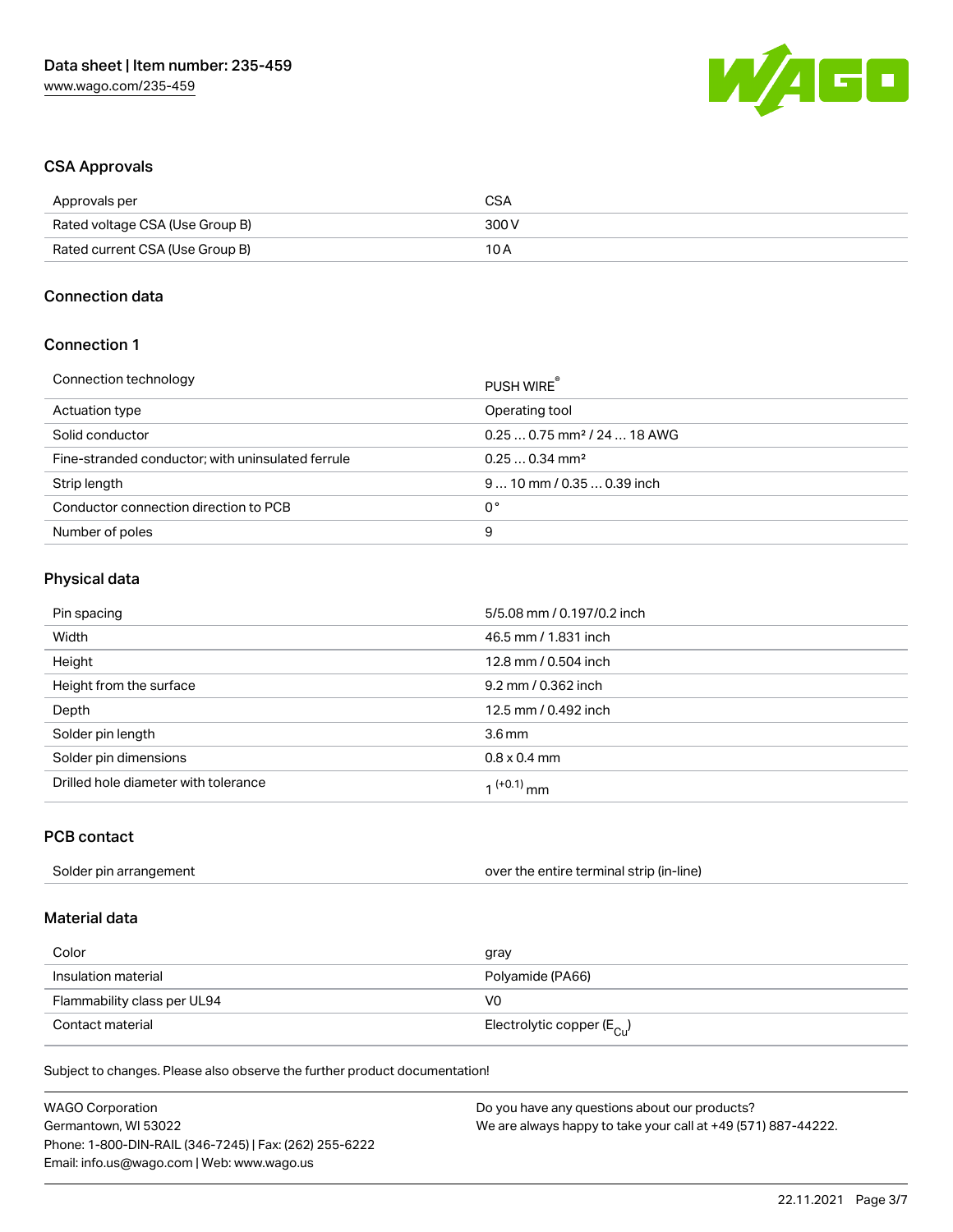[www.wago.com/235-459](http://www.wago.com/235-459)



| Fire load               |                                                                            | 0.103 MJ                        |                                    |
|-------------------------|----------------------------------------------------------------------------|---------------------------------|------------------------------------|
| Weight                  |                                                                            | 6.3 <sub>g</sub>                |                                    |
|                         | <b>Environmental requirements</b>                                          |                                 |                                    |
| Limit temperature range |                                                                            | $-60+105$ °C                    |                                    |
| <b>Commercial data</b>  |                                                                            |                                 |                                    |
| PU (SPU)                |                                                                            | 100 (25) Stück                  |                                    |
| Packaging type          |                                                                            | box                             |                                    |
|                         |                                                                            |                                 |                                    |
|                         | <b>Approvals / Certificates</b>                                            |                                 |                                    |
|                         | <b>Country specific Approvals</b>                                          |                                 | Certificate                        |
| Logo                    | Approval                                                                   | <b>Additional Approval Text</b> | name                               |
|                         | CCA<br>DEKRA Certification B.V.                                            | EN 60947                        | NTR NL-<br>7144                    |
| EMA<br>EUR              | <b>CCA</b><br>DEKRA Certification B.V.                                     | EN 60947                        | 2149549.02                         |
|                         | CCA<br>DEKRA Certification B.V.                                            | EN 60998                        | <b>NTR NL</b><br>6919              |
|                         | <b>CCA</b><br>DEKRA Certification B.V.                                     | EN 60947-7-4                    | NTR NL-<br>7774                    |
|                         | <b>VDE</b><br>VDE Prüf- und Zertifizierungsinstitut                        | EN 60947                        | 40029328                           |
| <b>Ship Approvals</b>   |                                                                            |                                 |                                    |
| Logo                    | Approval                                                                   | <b>Additional Approval Text</b> | Certificate<br>name                |
|                         | <b>ABS</b><br>American Bureau of Shipping                                  | $\overline{\phantom{a}}$        | $19 -$<br>HG1869876-<br><b>PDA</b> |
|                         | Subject to changes. Please also observe the further product documentation! |                                 |                                    |

| <b>WAGO Corporation</b>                                | Do you have any questions about our products?                 |
|--------------------------------------------------------|---------------------------------------------------------------|
| Germantown, WI 53022                                   | We are always happy to take your call at +49 (571) 887-44222. |
| Phone: 1-800-DIN-RAIL (346-7245)   Fax: (262) 255-6222 |                                                               |
| Email: info.us@wago.com   Web: www.wago.us             |                                                               |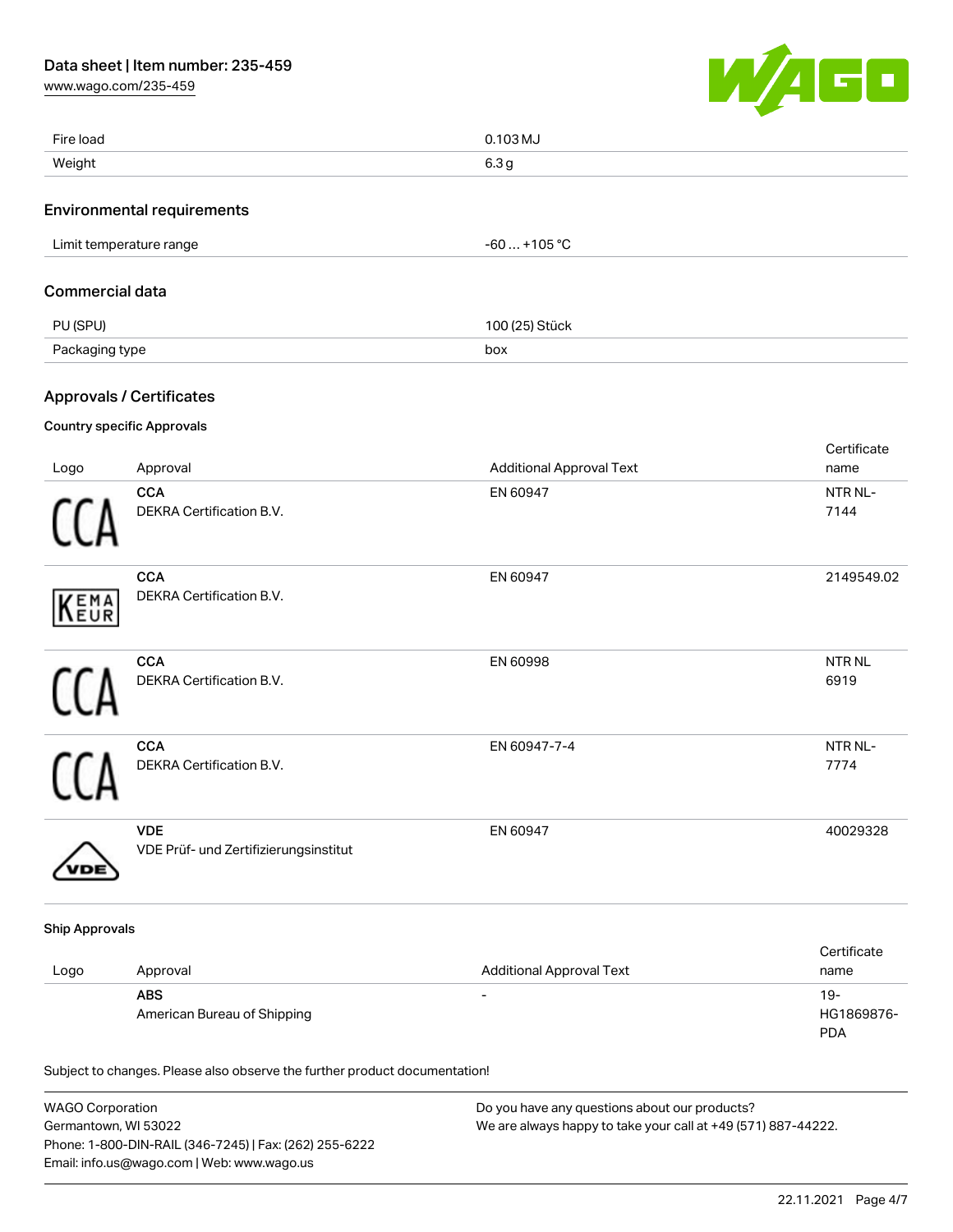[www.wago.com/235-459](http://www.wago.com/235-459)





| <b>DNV GL</b>     | $\overline{\phantom{0}}$         |  |
|-------------------|----------------------------------|--|
| Det.<br>t Norskel | Veritas. Germanischer I<br>Lloyd |  |
|                   |                                  |  |

### UL-Approvals

|        |                                     |                                 | Certificate |
|--------|-------------------------------------|---------------------------------|-------------|
| Logo   | Approval                            | <b>Additional Approval Text</b> | name        |
| J<br>┱ | UL<br>UL International Germany GmbH | $\overline{\phantom{0}}$        | E45172      |

#### Optional accessories

| Ferrule |                                                                                                                  |                      |  |
|---------|------------------------------------------------------------------------------------------------------------------|----------------------|--|
|         | Item no.: 216-101                                                                                                | www.wago.com/216-101 |  |
|         | Ferrule; Sleeve for 0.5 mm <sup>2</sup> / AWG 22; uninsulated; electro-tin plated; silver-colored                |                      |  |
|         | Item no.: 216-132                                                                                                |                      |  |
|         | Ferrule; Sleeve for 0.34 mm <sup>2</sup> / AWG 24; uninsulated; electro-tin plated                               | www.wago.com/216-132 |  |
|         | Item no.: 216-121                                                                                                |                      |  |
|         | Ferrule; Sleeve for 0.5 mm <sup>2</sup> / AWG 22; uninsulated; electro-tin plated; silver-colored                | www.wago.com/216-121 |  |
|         | Item no.: 216-131                                                                                                |                      |  |
|         | Ferrule; Sleeve for 0.25 mm <sup>2</sup> / AWG 24; uninsulated; electro-tin plated; silver-colored               | www.wago.com/216-131 |  |
|         | Item no.: 216-141                                                                                                |                      |  |
|         | Ferrule; Sleeve for 0.5 mm <sup>2</sup> / 20 AWG; uninsulated; electro-tin plated; electrolytic copper; gastight | www.wago.com/216-141 |  |
|         | crimped; acc. to DIN 46228, Part 1/08.92                                                                         |                      |  |
|         | Item no.: 216-152                                                                                                | www.wago.com/216-152 |  |
|         | Ferrule; Sleeve for 0.34 mm <sup>2</sup> / AWG 24; uninsulated; electro-tin plated                               |                      |  |
|         | Item no.: 216-151                                                                                                |                      |  |
|         | Ferrule; Sleeve for 0.25 mm <sup>2</sup> / AWG 24; uninsulated; electro-tin plated                               | www.wago.com/216-151 |  |
|         | Item no.: 216-201                                                                                                |                      |  |
|         | Ferrule; Sleeve for 0.5 mm <sup>2</sup> / 20 AWG; insulated; electro-tin plated; white                           | www.wago.com/216-201 |  |
|         | Item no.: 216-241                                                                                                |                      |  |
|         | Ferrule; Sleeve for 0.5 mm <sup>2</sup> / 20 AWG; insulated; electro-tin plated; electrolytic copper; gastight   | www.wago.com/216-241 |  |
|         | crimped; acc. to DIN 46228, Part 4/09.90; white                                                                  |                      |  |
|         | Item no.: 216-221                                                                                                | www.wago.com/216-221 |  |
|         | Ferrule; Sleeve for 0.5 mm <sup>2</sup> / 20 AWG; insulated; electro-tin plated; white                           |                      |  |

WAGO Corporation Germantown, WI 53022 Phone: 1-800-DIN-RAIL (346-7245) | Fax: (262) 255-6222 Email: info.us@wago.com | Web: www.wago.us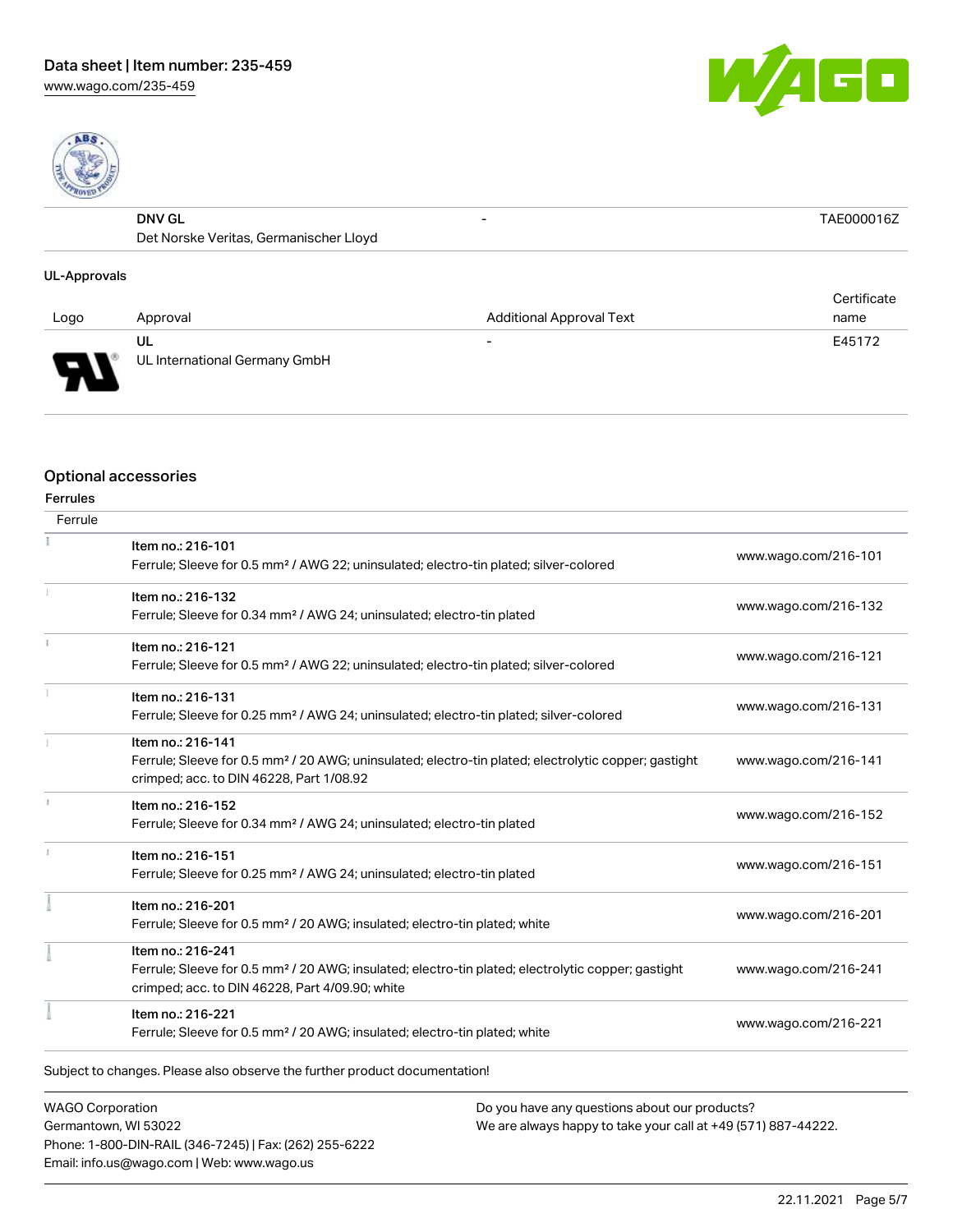[www.wago.com/235-459](http://www.wago.com/235-459)



| Item no.: 216-301<br>Ferrule; Sleeve for 0.25 mm <sup>2</sup> / AWG 24; insulated; electro-tin plated; yellow          | www.wago.com/216-301 |
|------------------------------------------------------------------------------------------------------------------------|----------------------|
| Item no.: 216-321<br>Ferrule; Sleeve for 0.25 mm <sup>2</sup> / AWG 24; insulated; electro-tin plated; yellow          | www.wago.com/216-321 |
| Item no.: 216-322<br>Ferrule; Sleeve for 0.34 mm <sup>2</sup> / 22 AWG; insulated; electro-tin plated; green           | www.wago.com/216-322 |
| Item no.: 216-302<br>Ferrule; Sleeve for 0.34 mm <sup>2</sup> / 22 AWG; insulated; electro-tin plated; light turquoise | www.wago.com/216-302 |

## Downloads Documentation

| <b>Additional Information</b> |            |        |          |
|-------------------------------|------------|--------|----------|
| Technical explanations        | 2019 Apr 3 | pdf    | Download |
|                               |            | 2.0 MB |          |

## Installation Notes

#### Conductor termination



Inserting a solid conductor via push-in termination.

Conductor removal

Subject to changes. Please also observe the further product documentation!

WAGO Corporation Germantown, WI 53022 Phone: 1-800-DIN-RAIL (346-7245) | Fax: (262) 255-6222 Email: info.us@wago.com | Web: www.wago.us